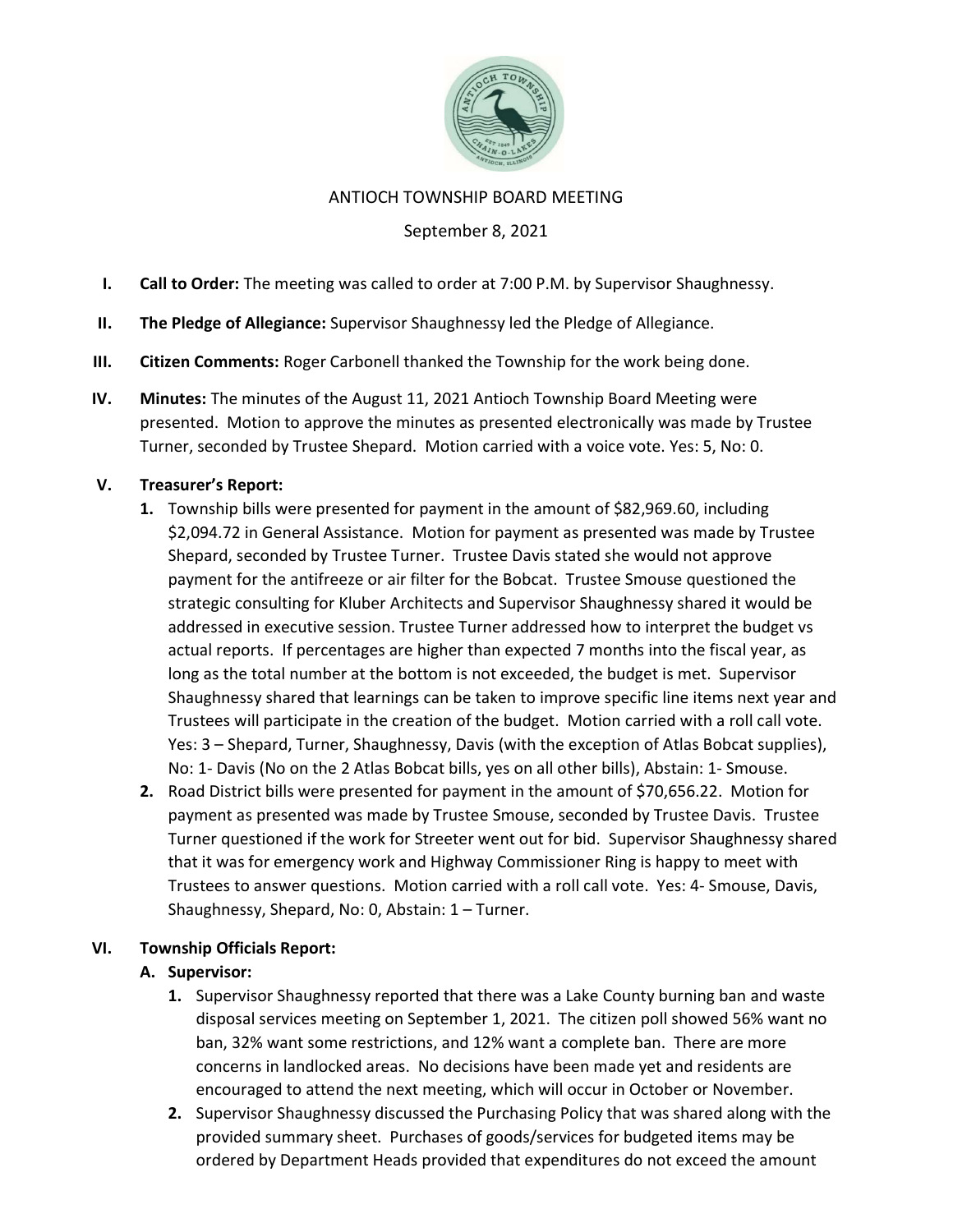available in the budget. There are 6 exceptions noted to this rule. However, emergency purchases in case of accident, disaster or other circumstances creating public emergency - Township Supervisor/ Highway Commissioner may make purchase to address said emergency without board approval. Motion to approve the Township Purchasing Policy as presented was made by Trustee Shepard, seconded by Trustee Davis. Trustee Turner with agreement from Trustee Davis requested the policy be amended to reflect board approval for purchases between \$10,000.00 - \$20,000.00. Trustee Smouse requested the policy be updated to reflect three written bids be required for purchases over \$20,000.00. Trustee Turner voiced concerns over making changes for the Highway Department without Highway Commissioner Ring present. Trustee Turner made a motion to update the Purchasing Policy to require board approval for purchases between \$10,000.00 - \$20,000.00 and require 3 written quotes for purchases over \$20,000.00, excluding the Highway Department from the changes, seconded by Trustee Davis. Supervisor Shaughnessy stated the policy as written follows how the Township has been functioning for many years, how other Supervisors are operating, and the change to approval for \$10,000.00 - \$20,000.00 could tie his hands in getting things done. Trustee Shepard voiced the need for more time to review the change and the impact. Trustee Turner withdrew his motion to update the Purchasing Policy to require board approval for purchases between \$10,000.00 - \$20,000.00 and require 3 written quotes for purchases over \$20,000.00, excluding the Highway Department from the changes, seconded by Trustee Davis. Trustee Shepard made a motion to table the discussion to the next board meeting, seconded by Trustee Davis. Motion carried with a voice vote, all in favor. Yes: 5, No: 0.

- 3. Supervisor Shaughnessy reported that the Village and Oakwood Knolls is hosting a 9/11 remembrance ceremony at 11:00 A.M. at the Oakwood Knolls beach.
- B. Clerk: No update.
- C. Assessor: No update.
- D. Highway Commissioner: No update.

#### E. Trustee Reports:

- 1. Senior Services, Trustee Davis:
	- a. August 13, 2021 was the Luau with 120 attendees. Trustees Shepard and Turner helped along with High School students. September 16, 2021 is Joseph and The Amazing Technicolor Dreamcoat at The FireSide Theatre. September 20, 2021 is The Sound of Music at Antioch Theatre for free with a special showcase by Courtney Kotloski and Merry Ladewig, and \$10.00 lunch at Oliverii North after. September 30, 2021 is Badda Boom Badda Bingo at 9:30 A.M. at the Township. Fall and Winter sign-up will be going out. The High School is being worked with for volunteer hours.
- 2. Finance, Trustee Turner: No update.
- 3. Parks, Trustee Shepard:
	- a. The sediment from the North and West Ponds will be used for the sled hill, ice rink, berms, and the disc golf upper holes. The North Pond is filling up. 6 additional tee boxes need to be completed, the others are done and look great. Supervisor Shaughnessy shared the ice rink will be on the grass next to the parking lot this year. The Waste Management dirt needs to be screened before it can be put on their site,